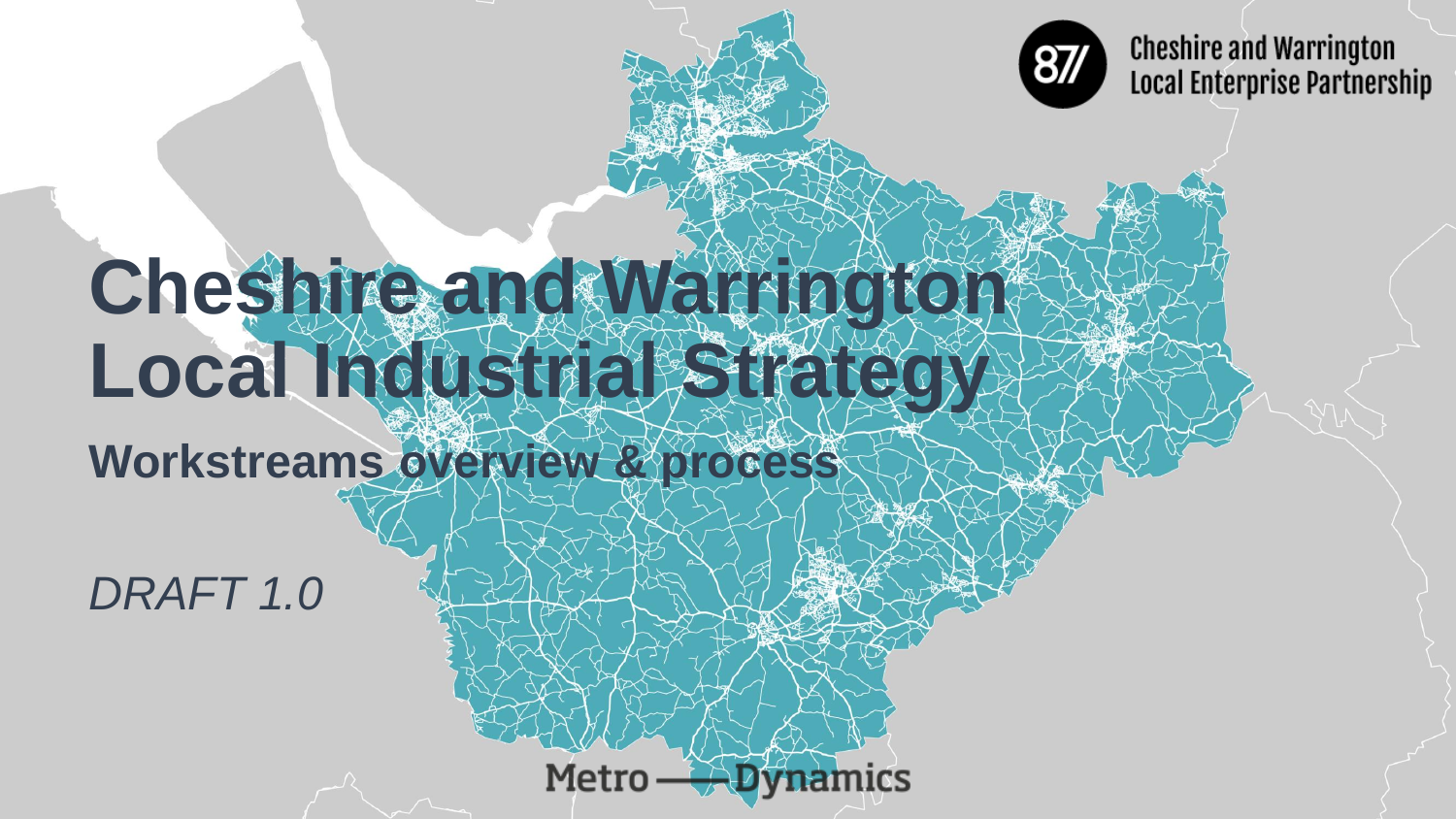

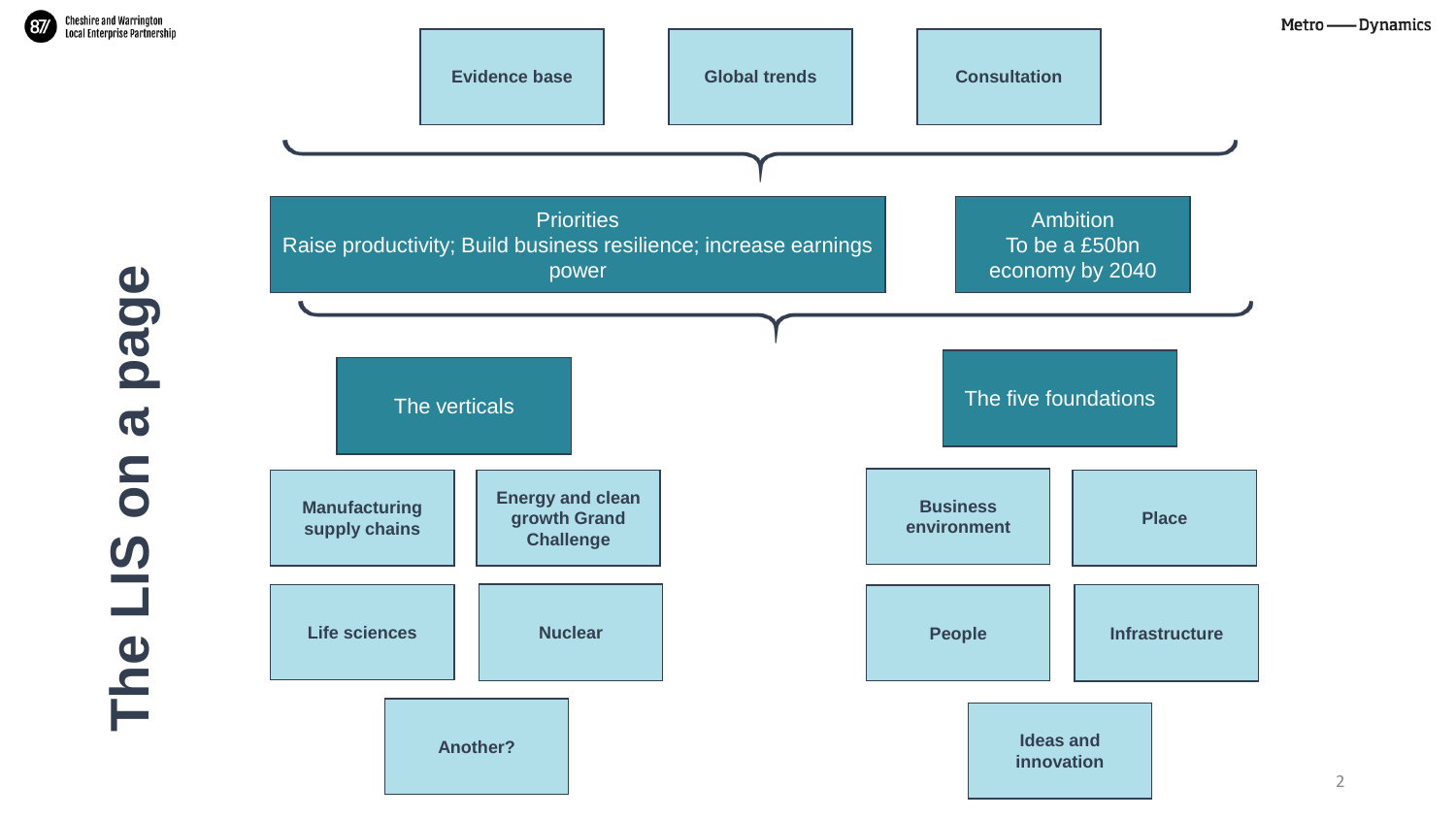## **Early priority workstreams**

| The verticals        |                            | <b>Energy &amp; clean</b><br>growth Grand<br><b>Challenge</b>                         | <b>Manufacturing</b><br>supply chains                                     | <b>Life sciences</b>                                                           | <b>Nuclear</b>                                                                              |                                                                     |
|----------------------|----------------------------|---------------------------------------------------------------------------------------|---------------------------------------------------------------------------|--------------------------------------------------------------------------------|---------------------------------------------------------------------------------------------|---------------------------------------------------------------------|
|                      | LIS LEP lead               | <b>Ged Barlow</b>                                                                     | <b>Andy Hulme</b>                                                         | John Adlen / Graeme<br><b>Bristow</b>                                          | <b>Liz Demaison</b>                                                                         |                                                                     |
|                      | Early priority<br>projects | <b>Green Gas Catapult</b><br><b>Energy Innovation</b><br><b>District</b><br>SMR / MMR | <b>NMCL</b><br>Made smarter<br><b>NW2 Automotive</b>                      | <b>Medicines</b><br>manufacturing centre<br><b>Corridor Enterprise</b><br>Zone | <b>Cluster development</b><br>Nuclear skills<br>academy                                     |                                                                     |
| The five foundations |                            | <b>Ideas &amp; innovation</b>                                                         | <b>People</b>                                                             | <b>Business</b><br>environment                                                 | <b>Infrastructure</b>                                                                       | <b>Place</b>                                                        |
|                      | <b>LIS LEP lead</b>        | John Adlen                                                                            | Mark Palethorpe /<br>Pat Jackson                                          | <b>Andy Devaney</b>                                                            | <b>Roy Newton</b>                                                                           | John Adlen / Mark<br>Livesey / Local<br>authorities                 |
|                      | Early priority<br>projects | R&D tax credits<br>Grow on space<br><b>SIA</b>                                        | <b>Digital skills</b><br>partnership<br>Virtual IoT; SAP<br>Health & work | Repurposing the<br>growth hub                                                  | <b>Transport strategy</b><br><b>Digital</b><br>implementation plan;<br><b>HS2 &amp; NPR</b> | Local area IS<br>Place/ design<br>propositions; Quality<br>of place |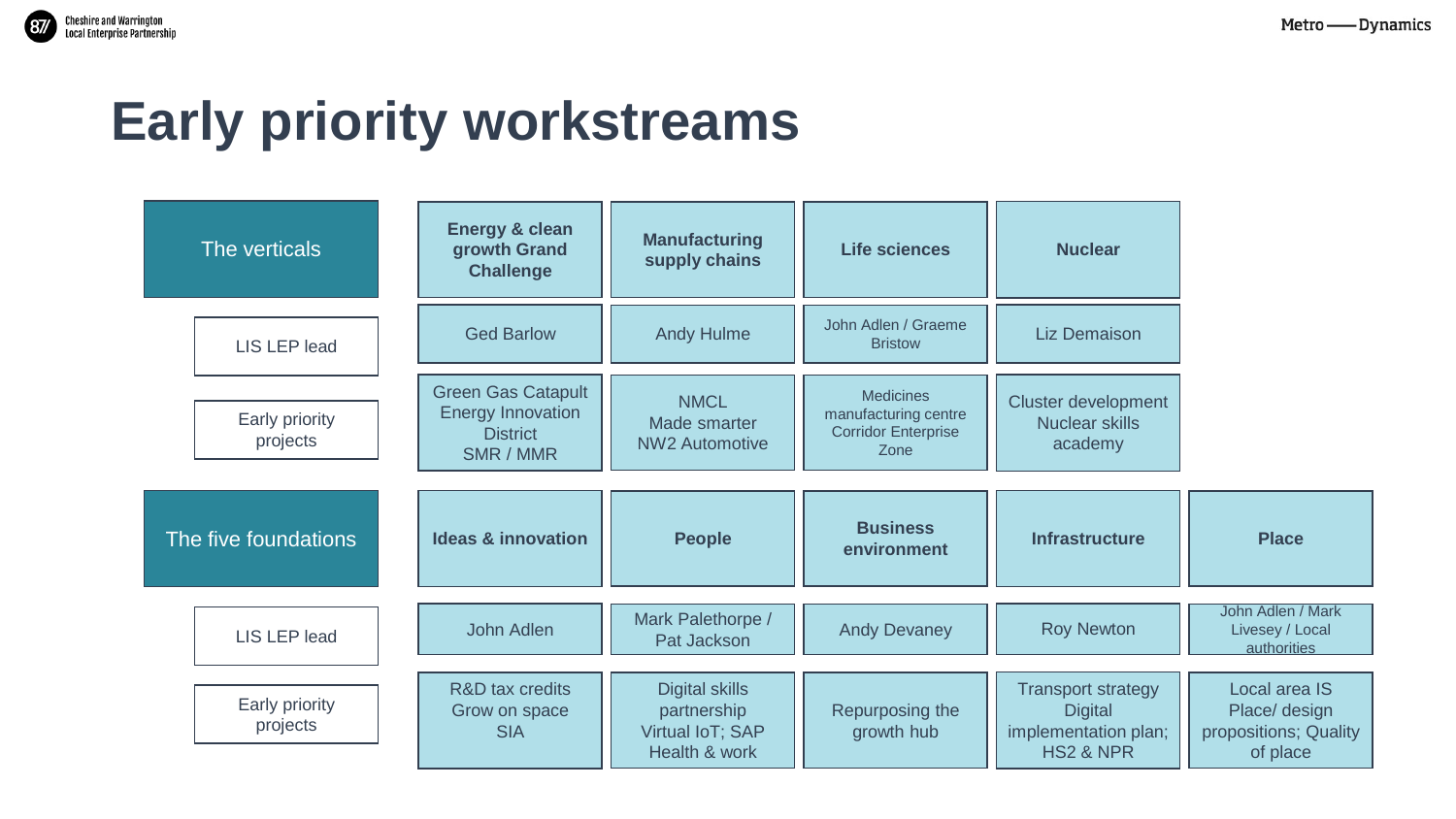

## **Process for workstream development**

- Between February and May 2019 CWLEP will develop propositions and activity to deliver the LIS priorities.
- CWLEP has divided the LIS development into workstreams, focusing either on one of the evidence base specialisms or one of the Industrial Strategy's five foundations of productivity.
- Each will take a different approach. In some cases they are building on activity already in train (e.g. skills / transport) but for others these will be completely new area of exploration (e.g. Ageing).
- Metro Dynamics and CWLEP met to discuss the potential content of the workstreams, confirm the project leads and the expected outputs from the process.
- It was agreed that most of the workstreams are in a good position, with a starting set of initiatives to draw on for the content. There remain a few which require further work to shape potential proposals.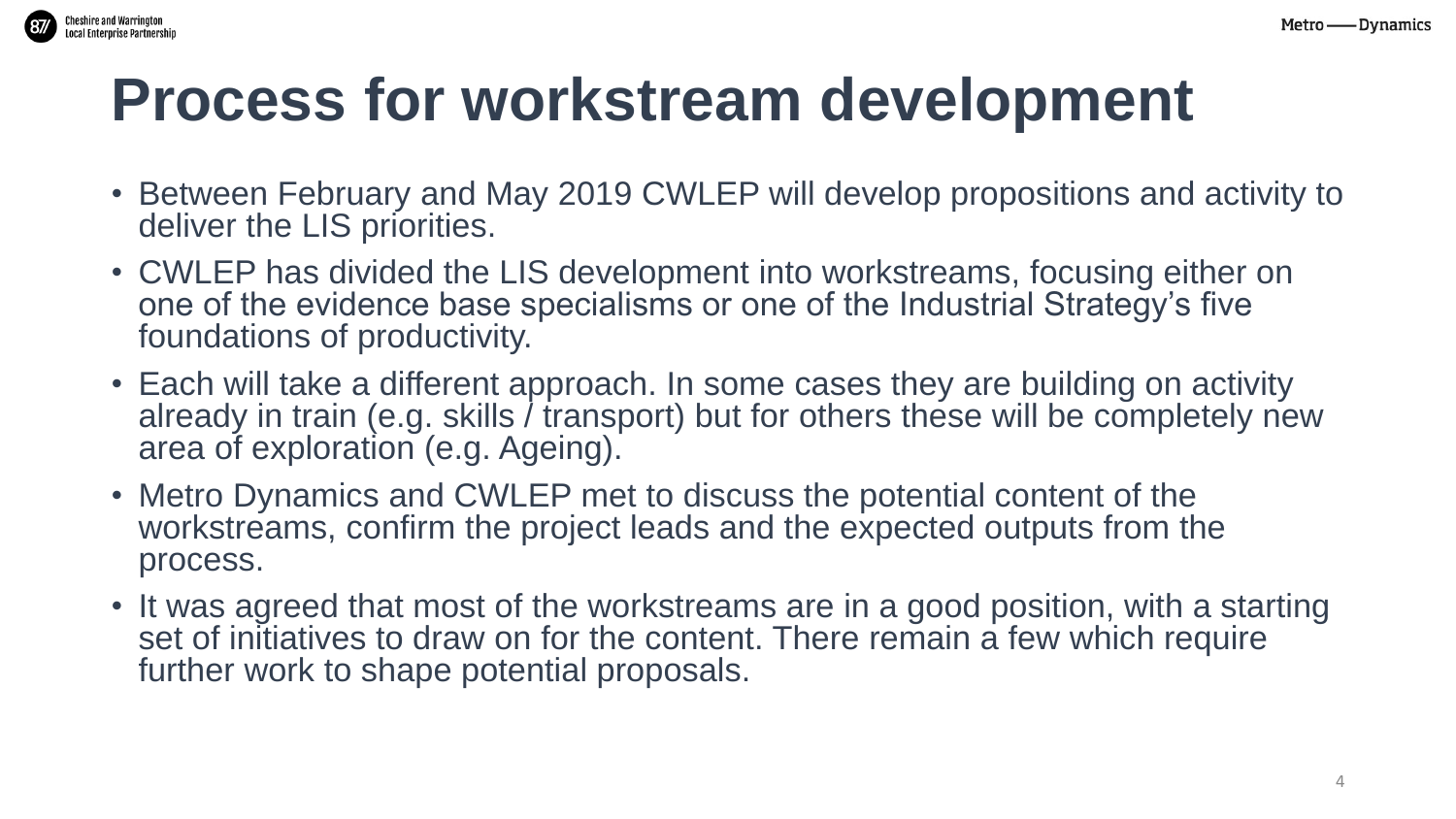| When                                                                    | <b>Actions</b>                                                                                                        |  |  |  |  |
|-------------------------------------------------------------------------|-----------------------------------------------------------------------------------------------------------------------|--|--|--|--|
| <b>February</b>                                                         | Notify and brief each workstream lead on proposed process and milestones<br>$\bullet$                                 |  |  |  |  |
|                                                                         | Stocktake of starting point of each workstream - advanced / new etc - and what support each will need<br>$\bullet$    |  |  |  |  |
|                                                                         | Ageing Well GC roundtable<br>$\bullet$                                                                                |  |  |  |  |
|                                                                         | Agree workstream process with steering group<br>$\bullet$                                                             |  |  |  |  |
|                                                                         | Identify any gaps and additional workstreams (eg grand challenges)<br>$\bullet$                                       |  |  |  |  |
| <b>MILESTONES - end of February</b>                                     |                                                                                                                       |  |  |  |  |
| A process in place to develop workstreams                               |                                                                                                                       |  |  |  |  |
| Project leads briefed and leading their workstreams                     |                                                                                                                       |  |  |  |  |
| Local area industrial strategies started                                |                                                                                                                       |  |  |  |  |
| <b>March</b>                                                            | Data & AI and Future of Mobility GC roundtables<br>$\bullet$                                                          |  |  |  |  |
|                                                                         | Arrange workshop this week with all workstream leads to share work and look for cross cutting priorities<br>$\bullet$ |  |  |  |  |
|                                                                         | Individual updates with each workstream lead to assess progress and where extra support needed<br>$\bullet$           |  |  |  |  |
|                                                                         | Develop flow charts / logic chains to show rationale for proposals<br>$\bullet$                                       |  |  |  |  |
| <b>MILESTONES - end of March:</b>                                       |                                                                                                                       |  |  |  |  |
| <b>Workstreams to have scoped potential LIS activity</b>                |                                                                                                                       |  |  |  |  |
| <b>LIS Storyboard planned out</b>                                       |                                                                                                                       |  |  |  |  |
| <b>April</b>                                                            | <b>Strategy drafting</b><br>$\bullet$                                                                                 |  |  |  |  |
|                                                                         | Create full LIS storyboard<br>$\bullet$                                                                               |  |  |  |  |
|                                                                         | Review workstream progress<br>$\bullet$                                                                               |  |  |  |  |
|                                                                         | Review local area industrial strategy progress<br>$\bullet$                                                           |  |  |  |  |
|                                                                         | Provide additional meetings with leads as necessary<br>$\bullet$                                                      |  |  |  |  |
|                                                                         | Second workshop with all leads to go through LIS storyboard<br>$\bullet$                                              |  |  |  |  |
| <b>MILESTONES - end of April:</b>                                       |                                                                                                                       |  |  |  |  |
| Full story board - circulated to LEP Strategy committee?                |                                                                                                                       |  |  |  |  |
| <b>LIS drafting in progress</b>                                         |                                                                                                                       |  |  |  |  |
| Share local area industrial strategy progress                           |                                                                                                                       |  |  |  |  |
|                                                                         |                                                                                                                       |  |  |  |  |
| <b>MILESTONES - end of May:</b>                                         |                                                                                                                       |  |  |  |  |
| <b>LIS drafting complete</b>                                            |                                                                                                                       |  |  |  |  |
| Draft local area industrial strategies [to be finalised in Summer 2019] |                                                                                                                       |  |  |  |  |
| <b>Work be circulated to LEP Board</b>                                  |                                                                                                                       |  |  |  |  |
|                                                                         |                                                                                                                       |  |  |  |  |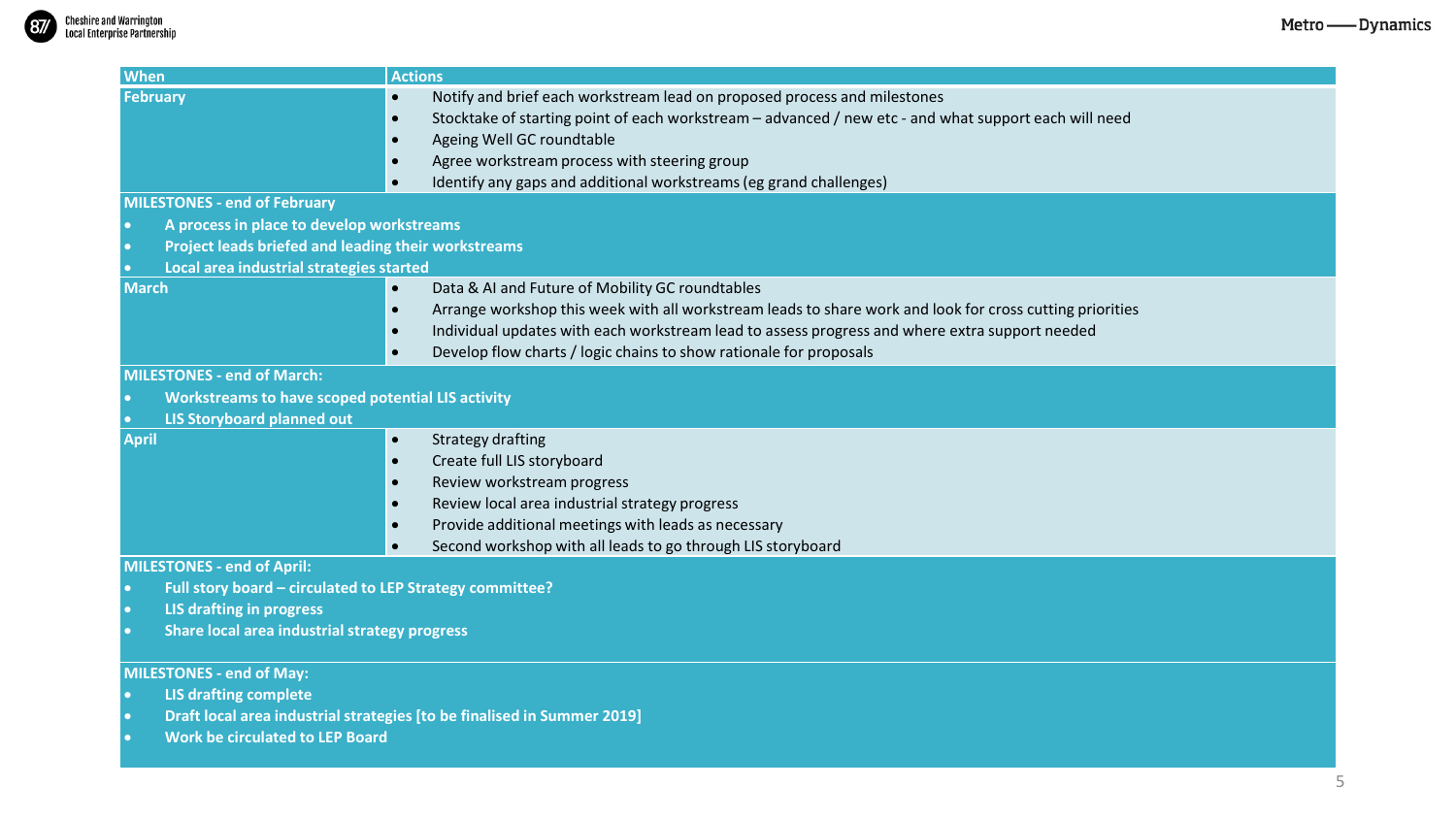

## **Role of the Steering Group**

- To monitor and review progress
- Three important questions which we must keep returning to are: ols anything missing or does another workstream need adding?
	- ols a workstream stalling / needs taking out of the LIS?
	- oWhat are the quick wins or emerging priorities to discuss with Government?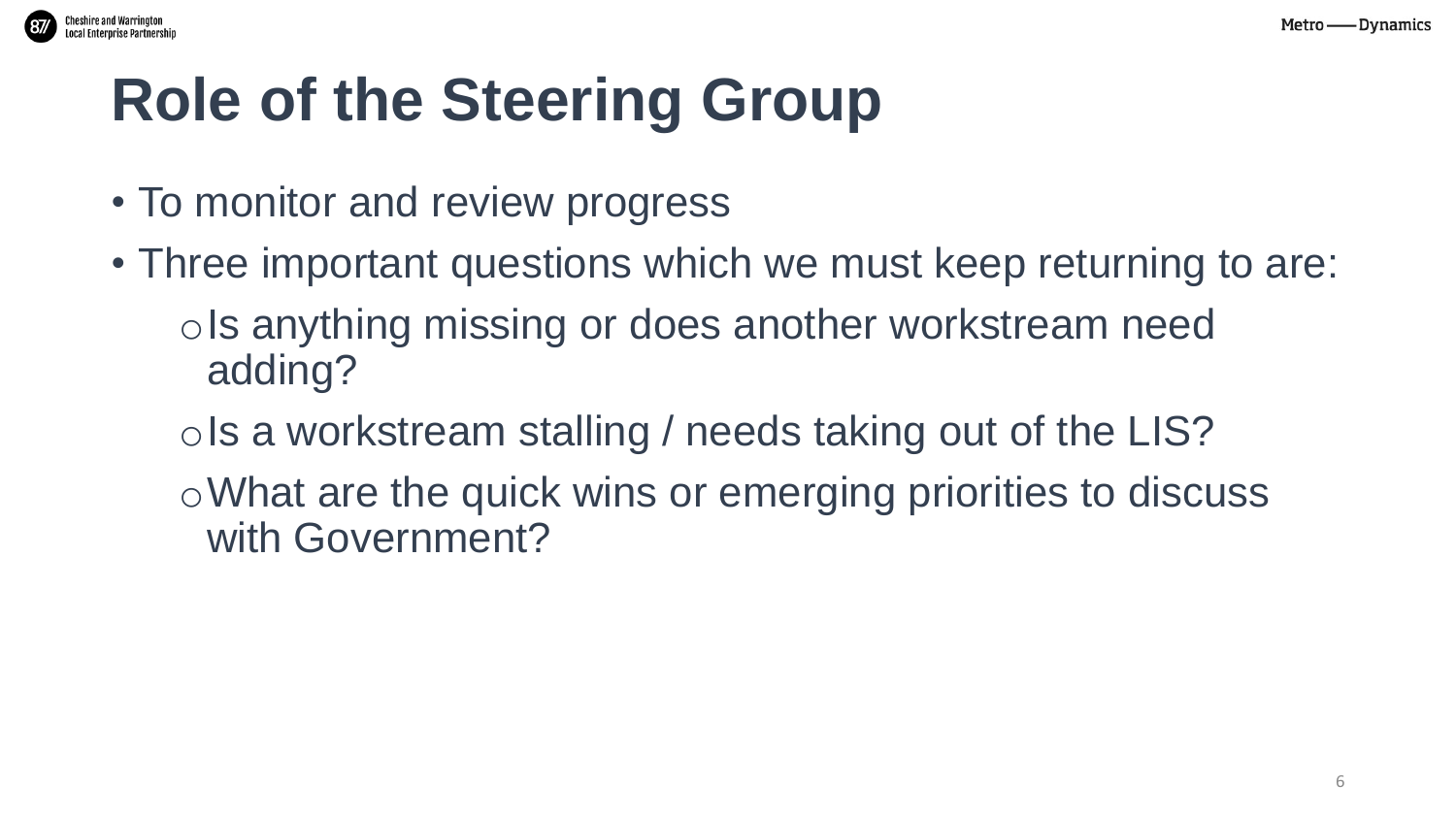

#### **Focus and outcome**

In this section, the CWLEP workstream leads will describe the ambition and objective through the Local Industrial Strategy.

### **Key players and existing initiatives**

This section is where the leads can outline relevant CWLEP assets, businesses and linked government and industry initiatives.

#### **Current projects**

Any projects which are currently underway and which should be promoted/expanded within the Local Industrial Strategy.

#### **Government asks**

The propositions which the LEP should make to Government through the Local Industrial Strategy to achieve the objective.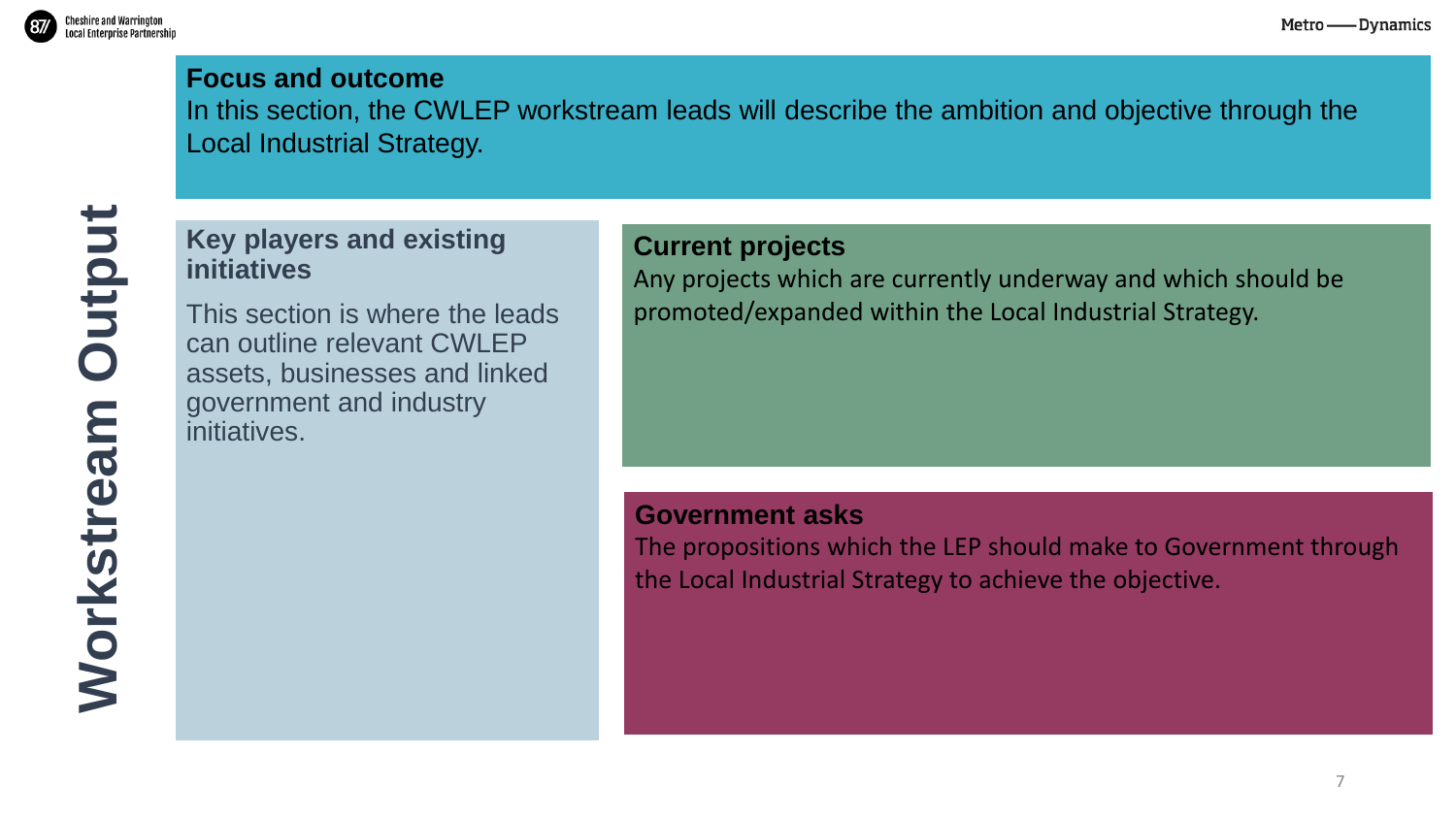

### **Energy & Clean Growth (Lead: Ged Barlow; work in progress)**

**The objective is to lead the 2nd clean growth GC mission and position CWLEP at the heart of the UK's first zero carbon industrial cluster. There is a specific opportunity for collaboration with Merseyside on this.**

- Create a Green-Gas Catapult as a spoke of the Energy Systems Catapult.
- Deploy the £4.15m LGF monies strategically to support work on hydrogen and link to ERDF North West hydrogen alliance funding.
- Push ahead with the Energy Innovation District at Ellesmere Port goal to be successful in future calls through the Industrial Strategy Challenge funds.
- Promote the region's nuclear expertise and opportunity to be home to SMR/MMRs (potentially at Capenhurst). Potential to collaborate across borders, particularly with North Wales.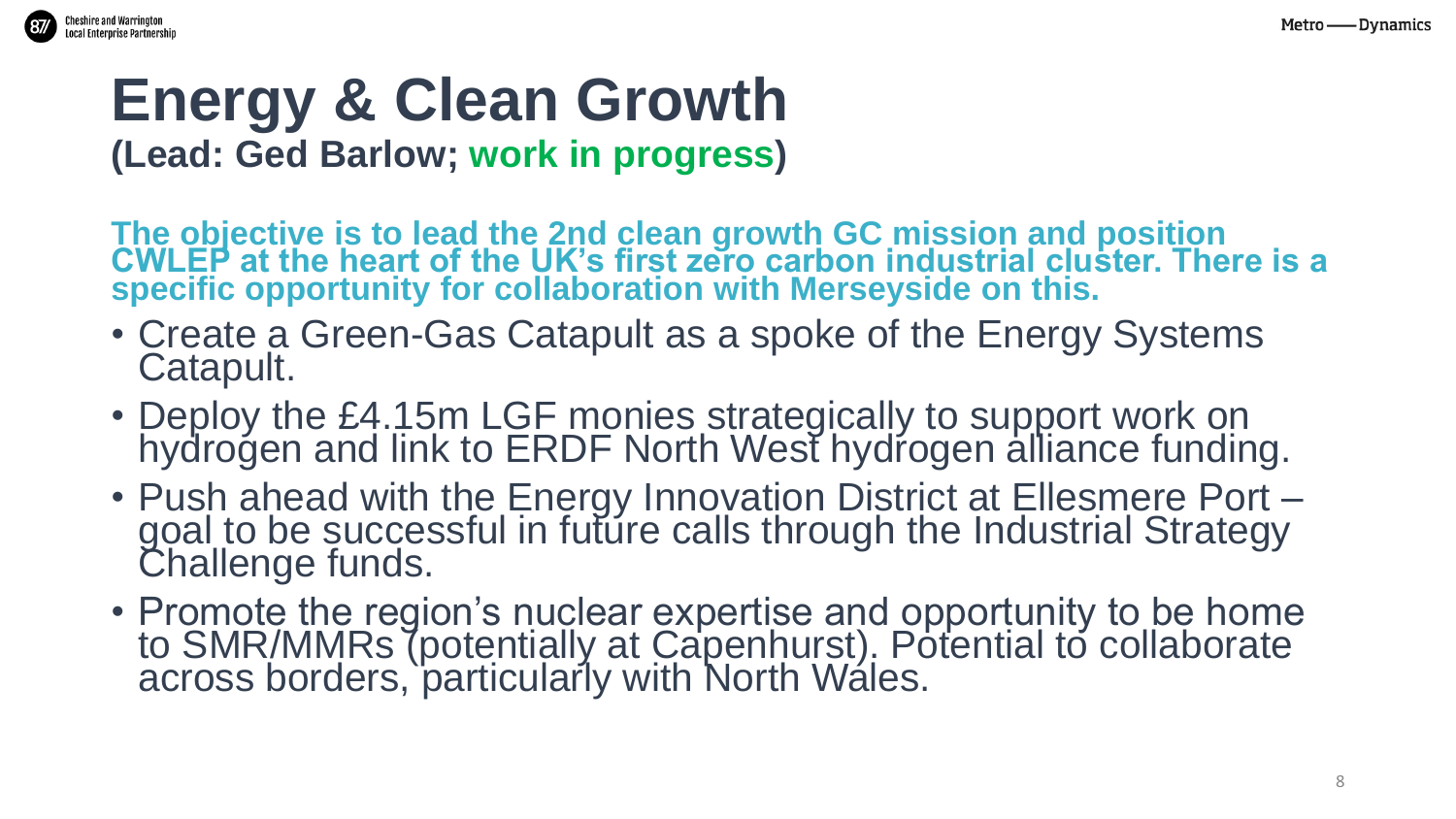

### **Manufacturing Supply Chains (Lead: Andy Hulme; work in progress)**

**Seek to maintain and grow the broad manufacturing base in the region, focusing on areas of identified need, including automotive and supply chains and creating the optimum environment for post-Brexit industry to thrive. Work across borders on this with North Wales, Lancashire and the wider region.**

- Develop and launch NM2, promoting the broader region as a major automotive centre of excellence and building a globally marketed brand identity for trade missions etc.
- Continue the Made Smarter pilot this should be promoted, potential for expansion.
- Offer for C&W to be early adopter of the National Manufacturing Competitiveness Levels (NCML) rollout.
- Use industry backing to push New Product Launch Excellence (NPLX) scheme in the region, helping small manufacturers bring viable products to market.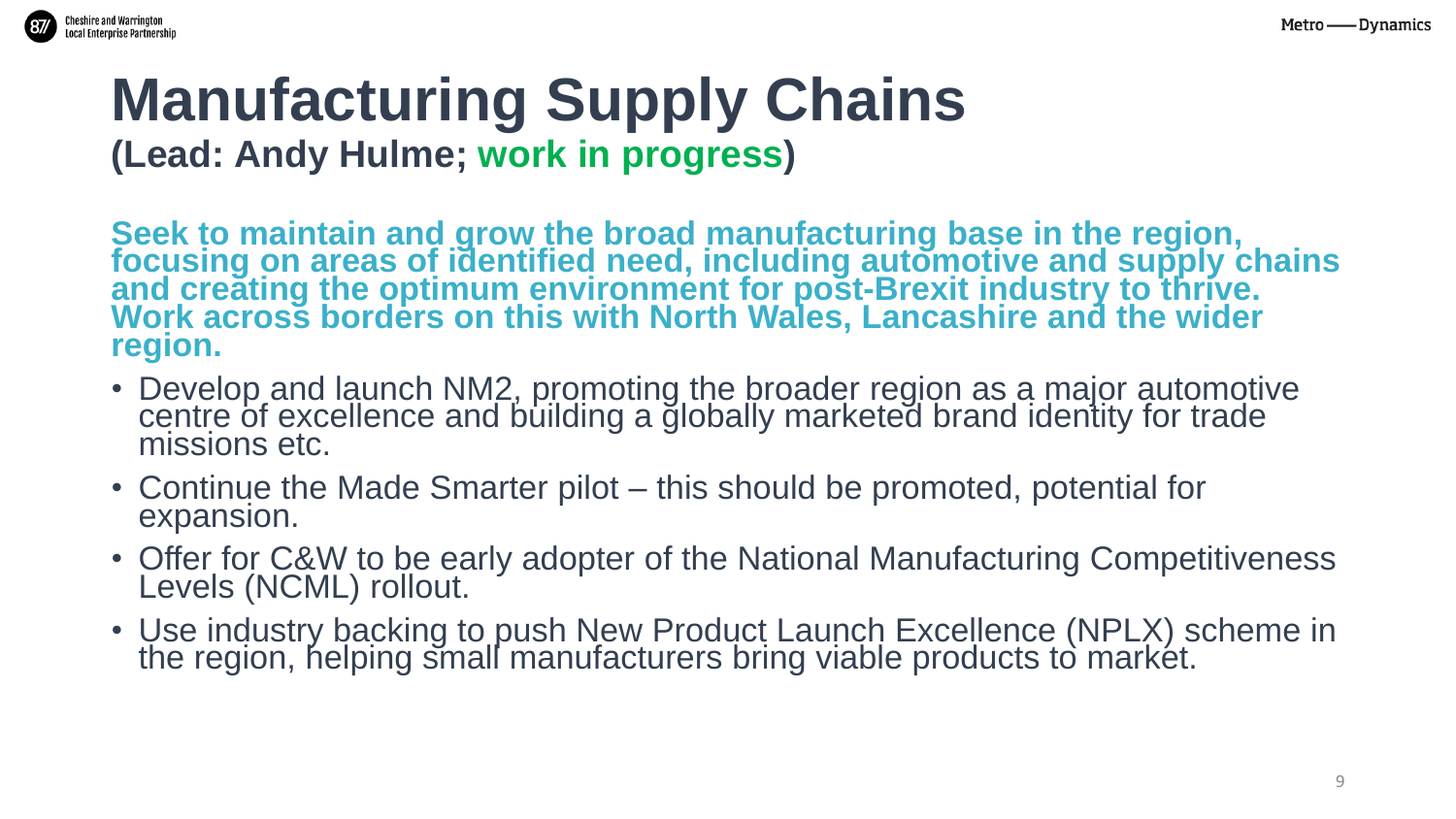

## **Life Sciences**

**(Leads: John Adlen/Graeme Bristow; work in progress)**

**Opportunity to the build on the world class medicines discovery and manufacturing offer with an end-to-end value chain of medicine discovery, formulation and manufacturing and support transitions to personalised medicine and next generation manufacturing.**

- Create a new facility to test and manufacture small runs of new discoveries. Link this to the Medicines discovery catapult.
- Promote Hurdsfield as a medical manufacturing centre 'with interaction/mentoring between large and small firms, and a hub for medical innovation in the North West.
- Shape an investment programme, using EZ business rates.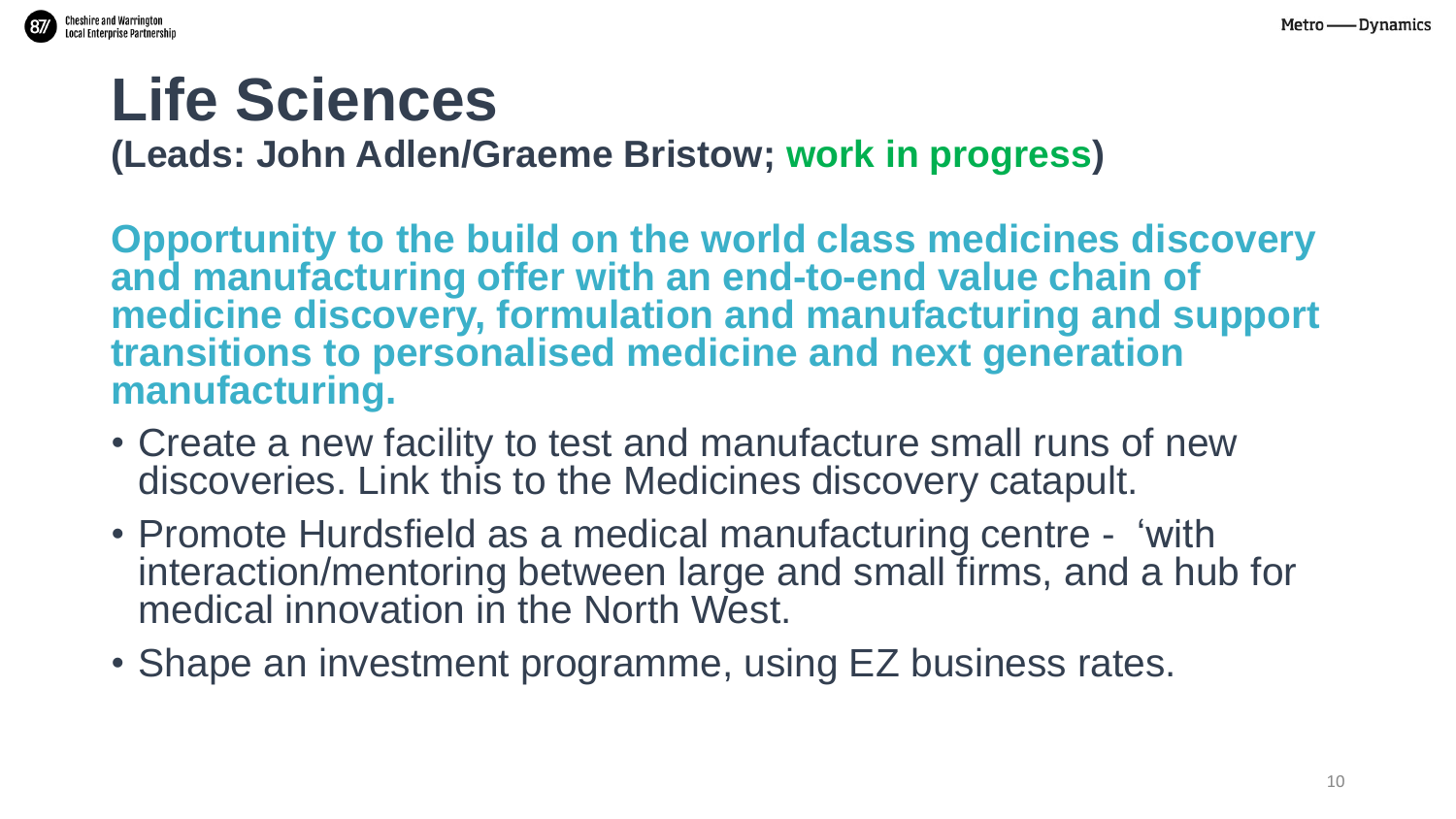

## **Nuclear**

**(Lead: Liz Demaison; work in progress)**

Grow, consolidate and raise the profile of the region's nuclear **cluster, ensuring the region has all the ingredients to support the sector** 

- Maximise role of CWLEP in the roll out of the nuclear sector deal, especially around supply chain development.
- Focus on growing skills pipeline (build on the UTC) in a Nuclear Skills Academy - this could be linked to training sites in North Wales.
- Potential to re-site the Gosport nuclear engineering facility? There could be scope to site it at Birchwood.
- Potential to develop new sector deal around decommissioning link to draft business case currently under consideration by BEIS for nuclear manufacturing development and skills.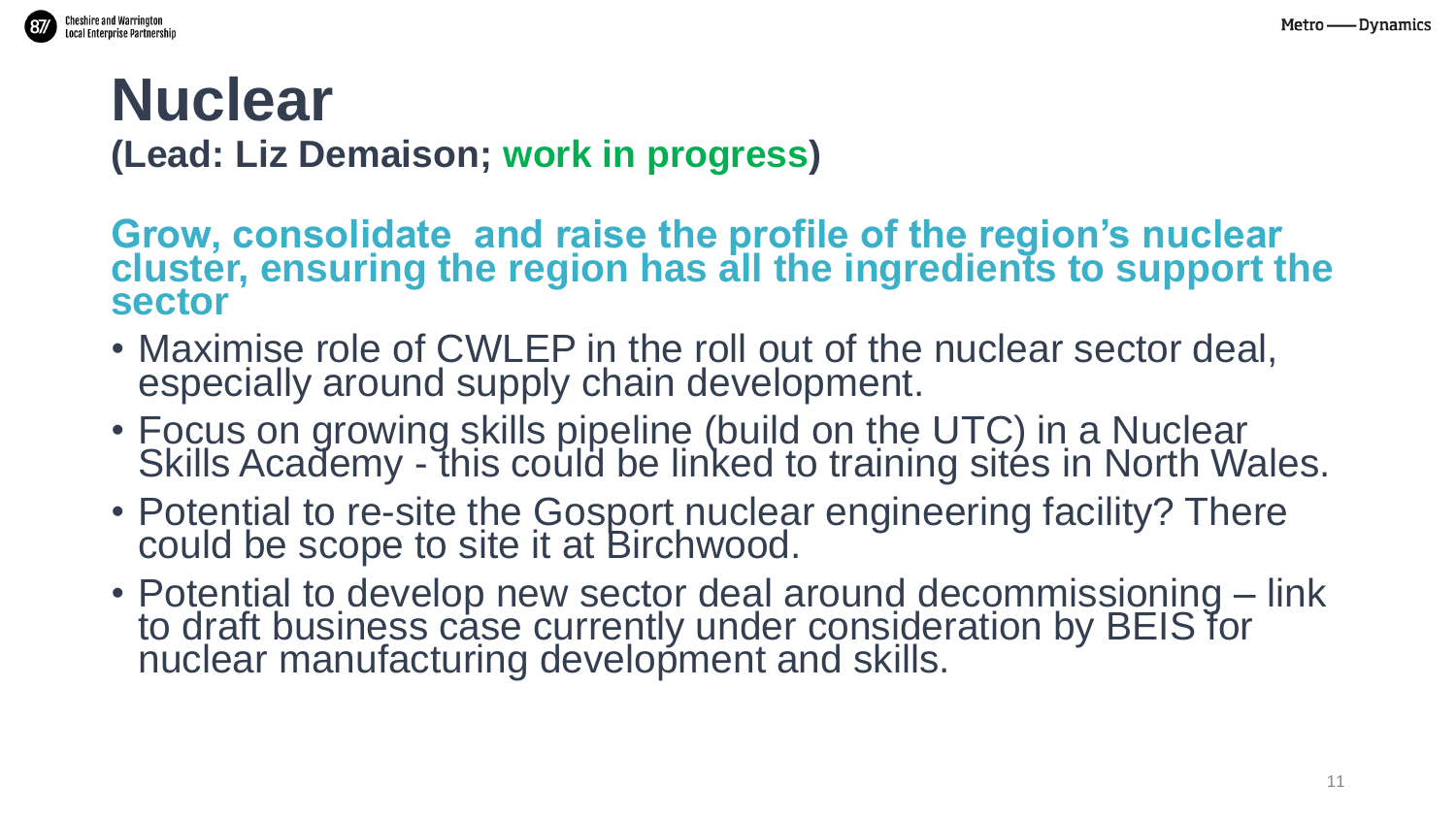

## **Ideas & Innovation**

**(Lead: John Adlen; work to be developed)**

- Implement the SIA & grow the science corridor
- Promote R&D tax credits for business [question as to if they are appropriate for all businesses].
- Expand grow-on space available across the region.
- Increase A2F with clear pathway from idea to investment role of business angels, private equity etc.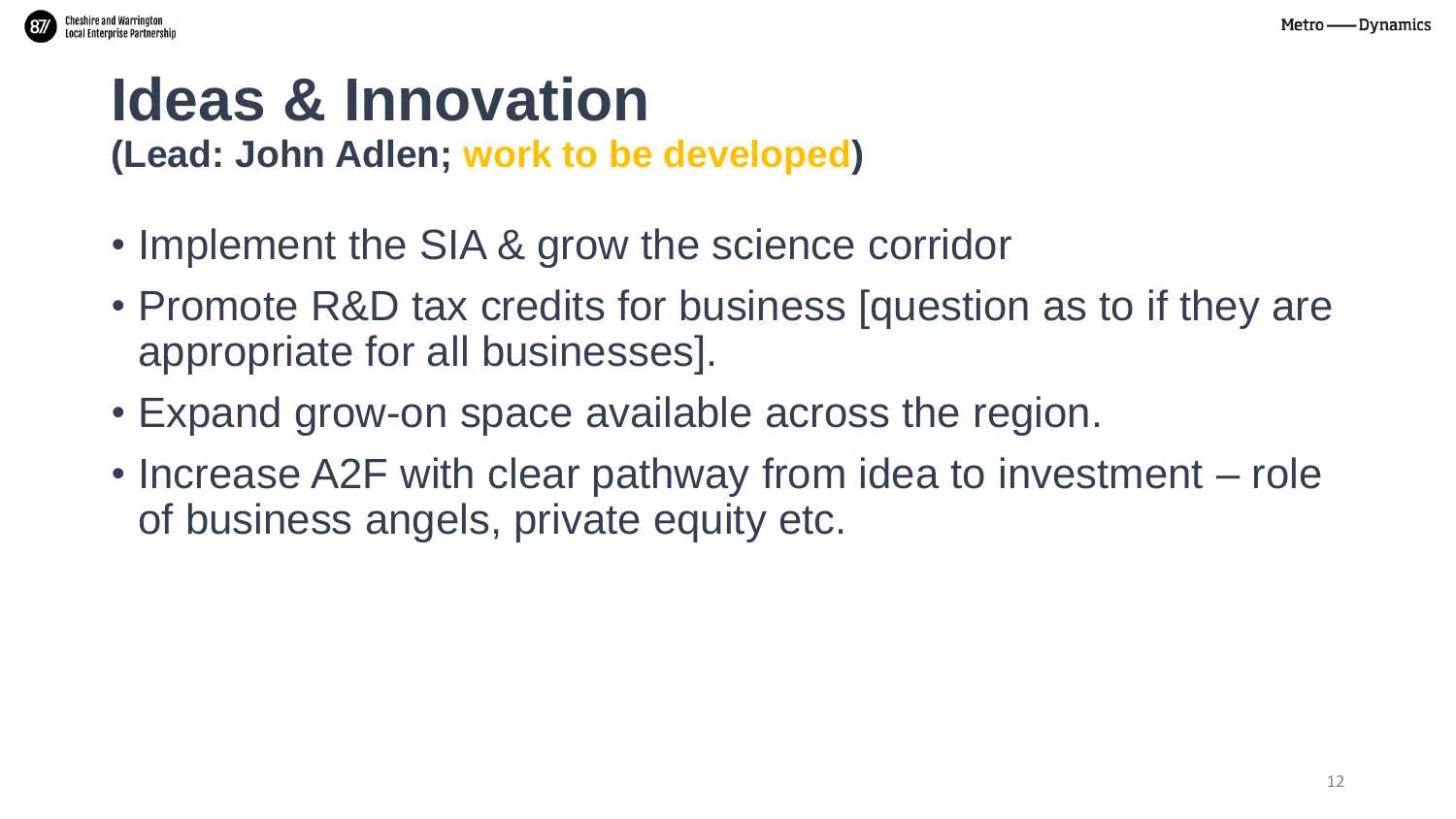

## **People**

**(Leads: Mark Palethorpe/Pat Jackson; inclusive growth - work to be developed skills - work in progress)**

[*Need to clarify role of the LIS in tackling deprivation, inclusive growth and PSR*]

- Implement the Digital Skills Partnership and virtual IoT.
- Deliver the employer skills board priorities.
- Create the SAP and deep dive skills research.
- Deliver 'In to Work' sub regional programme.
- [Links to the PSR Board work?].
- Deliver the Prospectus for Inclusive Growth.
- Explore a living-wage pledge for public sector procurement.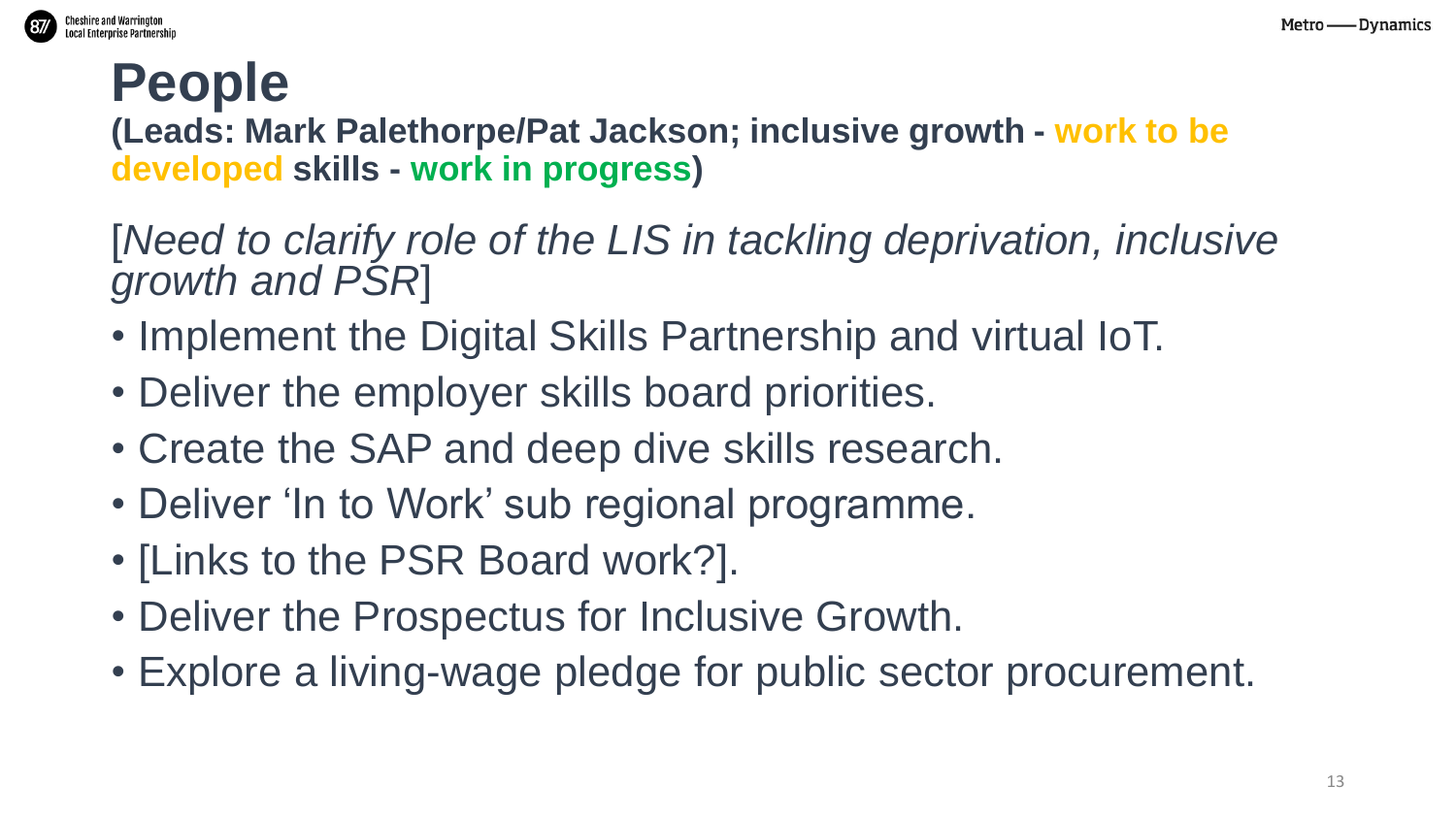

## **Business Environment**

**(Lead: Andy Devaney; work in progress)**

- Continue to implement the existing plans to repurpose the Growth Hub
- Use the LIS to make businesses aware of business support offer.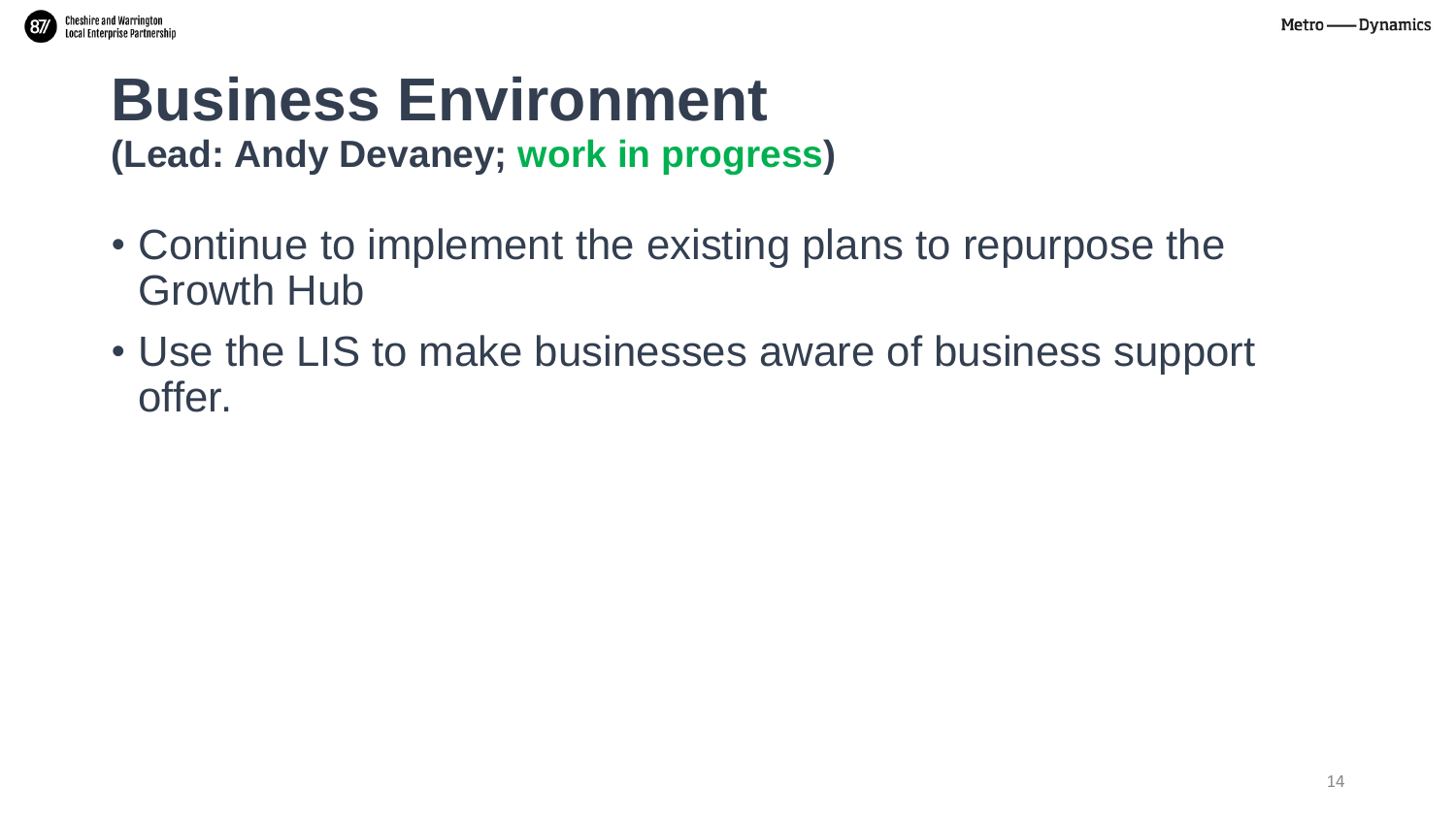

## **Infrastructure**

**(Lead: Roy Newton; work in progress)**

- Deliver the Transport Strategy
- Prepare for and capitalise on HS2 and NPR
- Develop and implement the digital infrastructure plan.
- Link to C&W energy strategy.